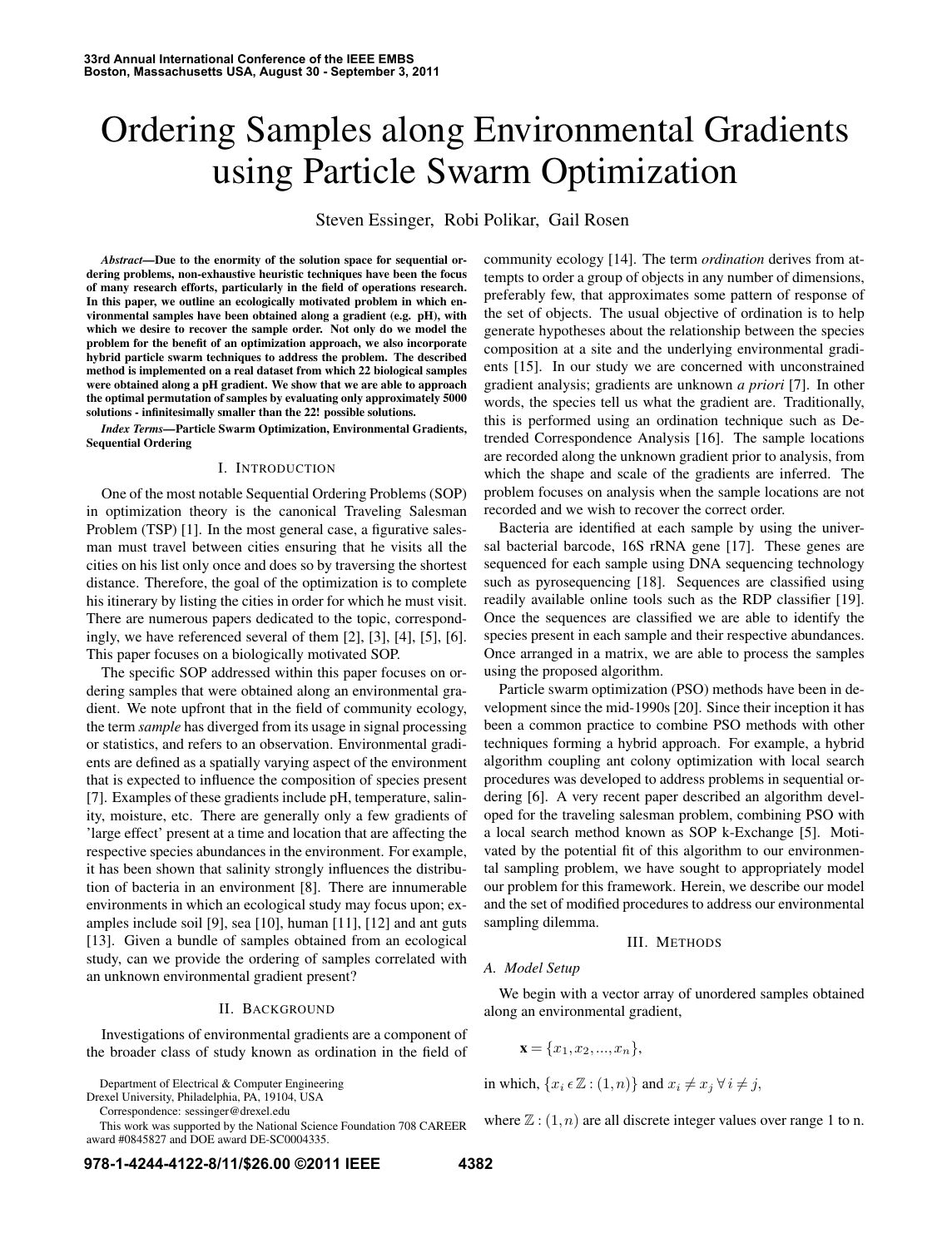Each one of these samples contain the abundance of each species found at the sample site,

$$
\mathbf{sp}_i = \{sp_{i1}, sp_{i2}, ..., sp_{im}\}, i = 1 : n.
$$

Since we are sampling the bacteria present at each sample, and there is incredible diversity within the bacterial community, we generally have  $m \gg n$ , so we form a 'tall'  $m \times n$  data matrix which will be input to our algorithm.

In order to determine if our environmental samples are correctly ordered, we rely on biological assumptions of the bacterial responses to the underlying gradient. It is assumed that this gradient is affecting the populations of bacteria [7]. Particularly, we assume that each type of bacteria prefers a particular environmental condition [21]. As this condition varies spatially across the gradient, so will the abundance of each respective bacteria. For example, biologist use a unimodel distribution to model the abundance of bacteria across a pH gradient [22]. In this particular study, there is an immense amount of diversity between bacteria, having pH preferences ranging from of 4 to 8 [9].

To assess the feasibility of a permutation of ordered samples to reflect the true ordering we separately observe the distributions of all species. To this end we have chosen the Wald-Wolfowitz runs test,  $w_i(\mathbf{x})$  [23]. For a given permutation, we test the null hypothesis that the abundance of each species is randomly distributed across the samples. When the null hypothesis cannot be rejected for most species we infer that the samples are incorrectly ordered. However, when the null hypothesis is rejected for many species we infer that the samples are correctly ordered. This is in accordance with the biologists' selection of the gaussian model of species along a gradient [21]. Even in cases where there is dispute among biologists interchanging the gaussian model for other distributions [24], our model is still effective since we are testing for randomness versus any distribution.

Formally, we set up our objective/fitness function as follows,

$$
y = \sum_{i=1}^{M} w_i(\mathbf{x}), \{ y \in \mathbb{Z} : (0, m) \} \text{ and } \{ w_i \in \mathbb{Z} : (0, 1) \}
$$

in which our goal is to chose the permutation such that,

```
\mathbf{x}_{correct} = max(y).
```
# *B. Algorithm Implementation*

PSO algorithms were inspired by the behavior of insects in a population [20]. We model each insect as a particle representing one solution to our optimization problem. The collection of particles, referred to as the swarm, exist in the solution space. Each particle has a position and a velocity. With each iteration of the PSO algorithm, a particle moves in the solution space based on its performance on the objective/fitness function and that of the entire swarm. The benefit of this behavior is that in many cases the optimization avoids local minima. The optimization terminates once the maximum number of iterations has been reached or the score of the fitness function passes a predetermined threshold.

# Hybrid PSO Algorithm Pseudocode

```
Input:
```
- Data matrix of species abundance:  $[(# of Species) x (\# of Samples)]$ Fitness test: Wald-Wolfowitz m:  $\#$  of particles for PSO k:  $\#$  of iterations
- Free-parameters:  $\{w, c_1, c_2\}$

```
Initialization:
```
- 1. Input seed,  $\mathbf{x}_s$ : random permutation of integers 1:n
- 2. Compute initial particle velocities,  $\mathbf{v}_i^0$ :
	- a. Choose  $#$  of IM $\{\}$  for each particle's initial velocity: • Drawn from:  $U[n/4, n/2]$ 
		- b. Select the node and displacement for each move: · Node from  $U[1, n]$
	- Displacement from:  $U[-n/3, n/3]$
- 3. Compute initial particle positions:

i

- $\mathbf{x}_i^0 = \mathbf{x}_s + \mathbf{v}_i^0$ , i = 1:m
- 4. Set each particle best to initial:
- $\mathbf{p}_i = \mathbf{x}_i^0$
- 5. Run fitness test on all  $\mathbf{x}_i^0$
- 6. Set global best position:  $\mathbf{g} = \mathbf{x}_i^0$  s.t.  $max(fitness)$  $\mathbf{x}_i^0$

Iteration:

For iter  $= 1:k$ 

- For particle<sub>i</sub> = 1:m A. Compute velocities:  $\mathbf{v}_i^{k+1}$ . 1.  $w\mathbf{v}_i^k$ Compute  $r_1$ ,  $r_2$ , then: 2.  $c_1 r_1 (\mathbf{p}_i - \mathbf{x}_i^k)$  distance of current to particles best 3.  $c_2r_2(\mathbf{g} - \mathbf{x}_i^k)$  distance of current to global best B. Add velocities sequentially to  $\mathbf{x}_i^k$ :  $\mathbf{x}_i^{k+1} = \mathbf{x}_i^k + \mathbf{v}_i^{k+1}$ C. Compute fitness of each  $\mathbf{x}_{i}^{k+1}$ : if  $fit(\mathbf{x}_i^{k+1}) > \mathbf{p}_i$ , then  $\mathbf{p}_i = \mathbf{x}_i^{k+1}$ <br>if  $fit(\mathbf{x}_i^{k+1}) > \mathbf{g}$ , then  $\mathbf{g} = \mathbf{x}_i^{k+1}$ D. Perform Local Enhancement on g using SOP-3 Exchange E. Update g End End Definitions:  $\cdot$  **x**<sub>s</sub>: position (permutation) seed for all particles  $\cdot$   $\mathbf{x}_i^k$ : position for particle i at iter k  $\mathbf{v}_i^k$ : velocity for particle i at iter k  $\cdot$  **p**<sub>i</sub>: best position (permutation) for particle i · g: best position (permutation) of all particles  $\cdot$   $r_1$ ,  $r_2$ : random values from U[0,1]
	- · Free parameters:
		- w: current particle
	- $c_1$ : particle best  $c_2$ : global best

Fig. 1. Pseudocode of the proposed hybrid PSO algorithm

1 velocity, *(please refer to Figure 1 for notation definitions)* The traditional formulation of a PSO algorithm begins with

$$
\mathbf{v}_i^{k+1} = w\mathbf{v}_i^k + c_1r_1(\mathbf{p}_i - \mathbf{x}_i^k) + c_2r_2(\mathbf{g} - \mathbf{x}_i^k)
$$

.

and position,

$$
\mathbf{x}_i^{k+1} = \mathbf{x}_i^k + \mathbf{v}_i^{k+1}
$$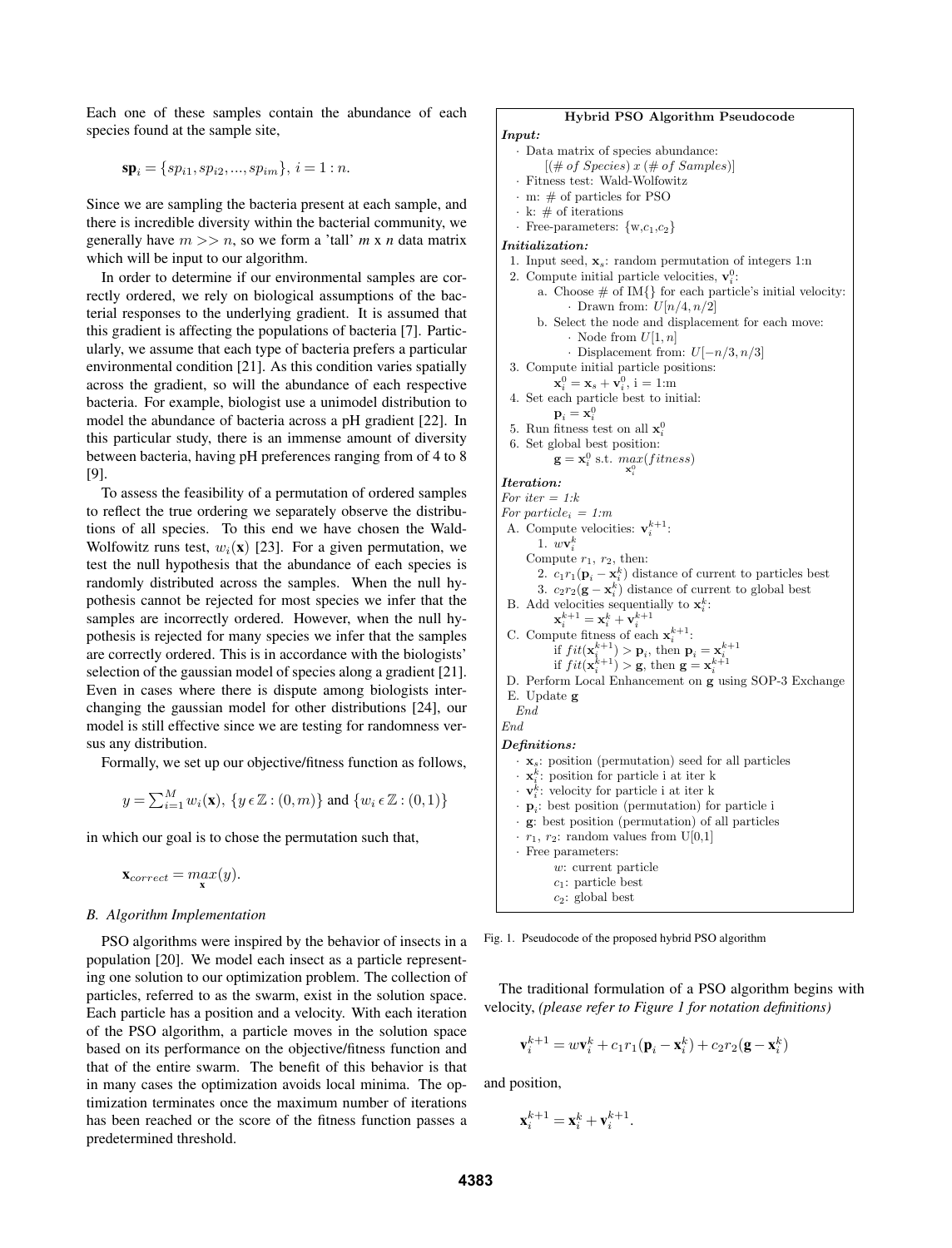Since the particles are each a permutation of unique integers, the velocities are defined as insertion moves, IM. Each IM(i,d), moves the value i in the particle by a displacement, d, either left or right. Each of the three components of the velocity are computed separately and added sequentially to the current particle position in equation. Greater detail on this procedure may be found in the references [5].

Our full implementation of the hybrid PSO algorithm is described by pseudocode in Figure 1. With the input of our data matrix we also choose the number of particles to evaluate on each iteration and the number of iterations to complete. The velocity, or rather the IM for each particle is created by sampling from uniform distributions. The respective velocities are added to a randomized seed vector containing the integers from 1 to the number of samples, thereby rearranging the seed permutation for each particle's initial position so that each one is unique. The best respective particle position,  $\mathbf{p}_i$ , is set to the initialized position. The fitness test is run on each particle and the one performing the best is stored in the global best position vector, g.

Once all of the particles are initialized the algorithm computes the velocity for the next iteration. The velocity for each particle is comprised of three components. The first component, weighted by the free-parameter,  $w$ , contributes the respective particle's previous velocity to the current iteration. The second component, weighted by the free-parameter,  $c_1$ , contributes the difference between the particle's best and current positions. The third component, weighted by the free parameter,  $c_2$ , contributes the difference between the swarm's best and the respective particle's current position. Each velocity is added sequentially to the particle's position and the fitness test is run. The particle's best position,  $\mathbf{p}_i$ , is updated if the fitness test score exceeds those previous. Likewise, the swarm's best position, g, is updated when the fitness test score of any particle exceeds the global best.

Before we continue to the next iteration we perform a local enhancement search on the global best position using the SOP 3-Exchange algorithm [6]. Essentially, this algorithm swaps groups of samples with one another moving iteratively through the sample first in the forward direction, starting with index 1, and then in the backward direction, starting with index  $n$ . After each swap the fitness is run on the current permutation and the exchange algorithm terminates once the fitness has increased due to a swap. The global best position is updated and the PSO algorithm continues again with the next iteration. More detail on this procedure may be found in the references [5].

In addition to the PSO algorithm described above, we have implemented an adaptive  $c_2$  parameter algorithm to avoid stagnation of multiple particles converging on the global best position. The procedure is described in Figure 2.

## IV. RESULTS

To evaluate the performance of the algorithm on a pragmatic dataset we have used data from a recent publication in which environmental samples were collected along a pH gradient in soil [9]. There were 22 samples in this study selected for analysis, each from soil with a different pH value. The measured pH values ranged from 4.1 to 8. Over 5000 different bacteria were



Fig. 2. Pseudocode of the adaptive  $c_2$  procedure

identified by the study with the abundances of each recorded at each sample. We preprocessed this data to remove bacteria that were present in less than 4 samples. The remaining 568 bacteria were included for the study.

Before we ran the PSO algorithm we checked the fitness of the true ordering of the samples. We found that 338 bacteria out of the 568 rejected the null hypothesis that the bacteria were randomly distributed. We then randomly swapped two samples causing a slight reordering of the permutation, and found that the worst-case swap dropped the number of bacteria rejected in the null hypothesis from 338 to 336. We also checked up to 50,000 random permutations and recorded the fitness score as shown in Table I. The highest score obtained was nearly 60% less than our goal of 338. The mean value was 10. Therefore, we believe we have found the global maximum of bacteria rejecting the null hypothesis to be 338.

We ran the algorithm on this dataset using 25 particles and 20, 50, 100, 300 and 500 iterations. We set the free-parameters w,  $c_1$ , and  $c_2$  to 1, 1, and 1, respectively. These default values were chosen based on previous implementations of PSO [5]. We ran the algorithm on these conditions both with and without the local search procedure, SOP 3-Exchange. The results are summarized in Table II.

# V. DISCUSSION

There are an enormous number of potential solutions to a sequential ordering problem. In our test dataset we have 22 samples, corresponding to a solution space containing 22! possible permutations. We are searching for the permutation that exhibits the best fitness with regard to some specified criteria. It is

TABLE I PERFORMANCE OF RANDOM PERMUTATIONS ON PH DATASET

|            | <b>Fitness Score</b> |      |
|------------|----------------------|------|
| Iterations | High                 | Mean |
| 5000       | 121                  | 10   |
| 50000      | 151                  | 10   |